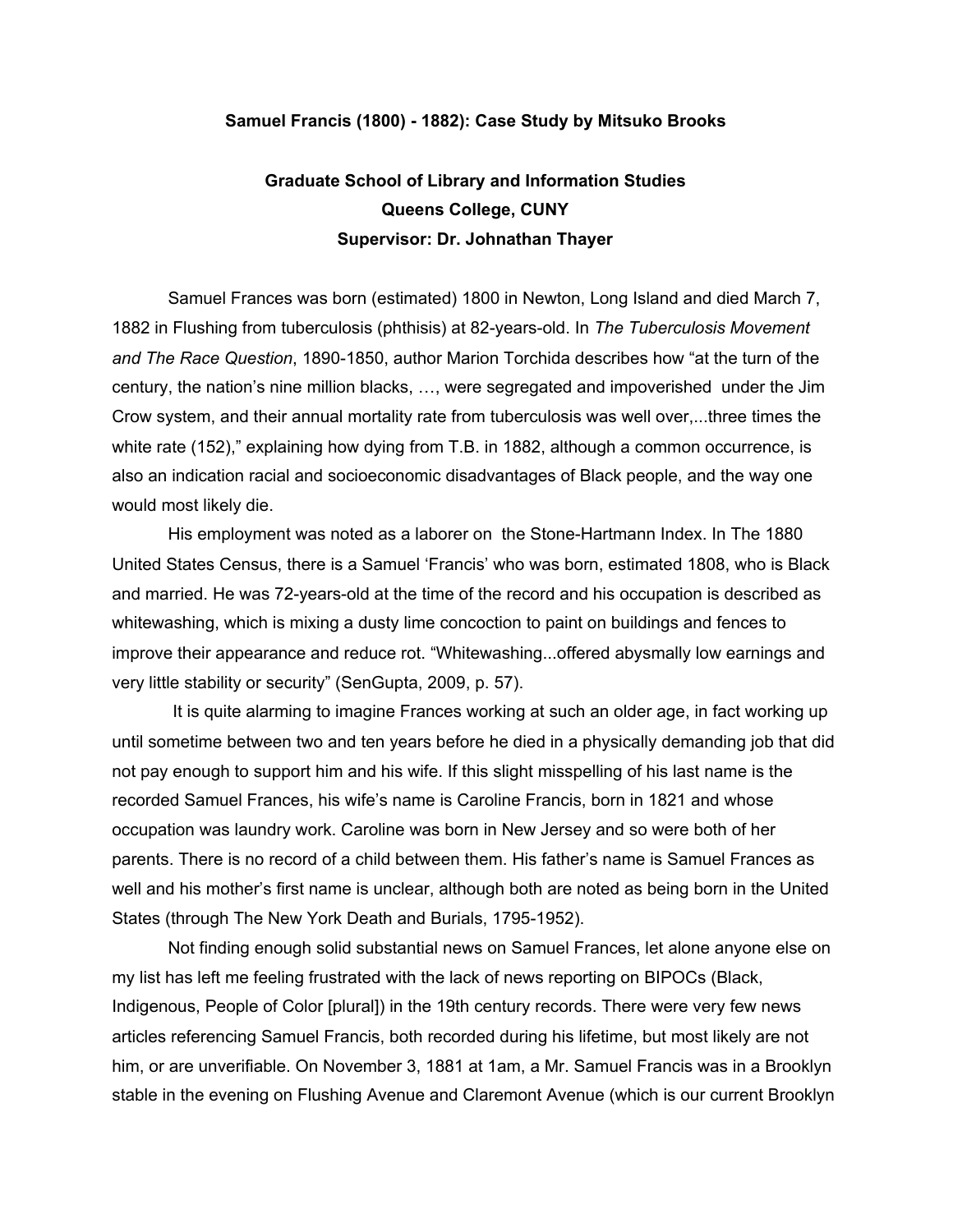Navy Yard today). Four youths threw stones into the stable to annoy him ("Who Shot Him," 1881), entered the stable and possibly assaulted him and then he chased them away ("A Shooting Affray," 1881).

WHO SHOT HIM! **Bhot** Umof g Citizen Officer Velsor was told about one o'clock this morning by Samuel Francis that some young men had been annoying him and throwing stones in his stable, 24 Clermont avenue. The officer went in search of them and found two coming out of the building in Flushing avenue known as the Rookery. When they saw him they ran. He pursued them, but they got away. While in pursuit to find out where the shot came from but couldn't. About three o'clock this morning Timothy Scanlon, who lives in Flushinginear Clermont avenue, went to the Cumberland Street Hospital to have a bullet dug out of his hip. He said a policeman had shot him.<br>but the fact seems to be that one of Scanlon's companions accidentally shot him when firing at the officer. who never used his pistol at all: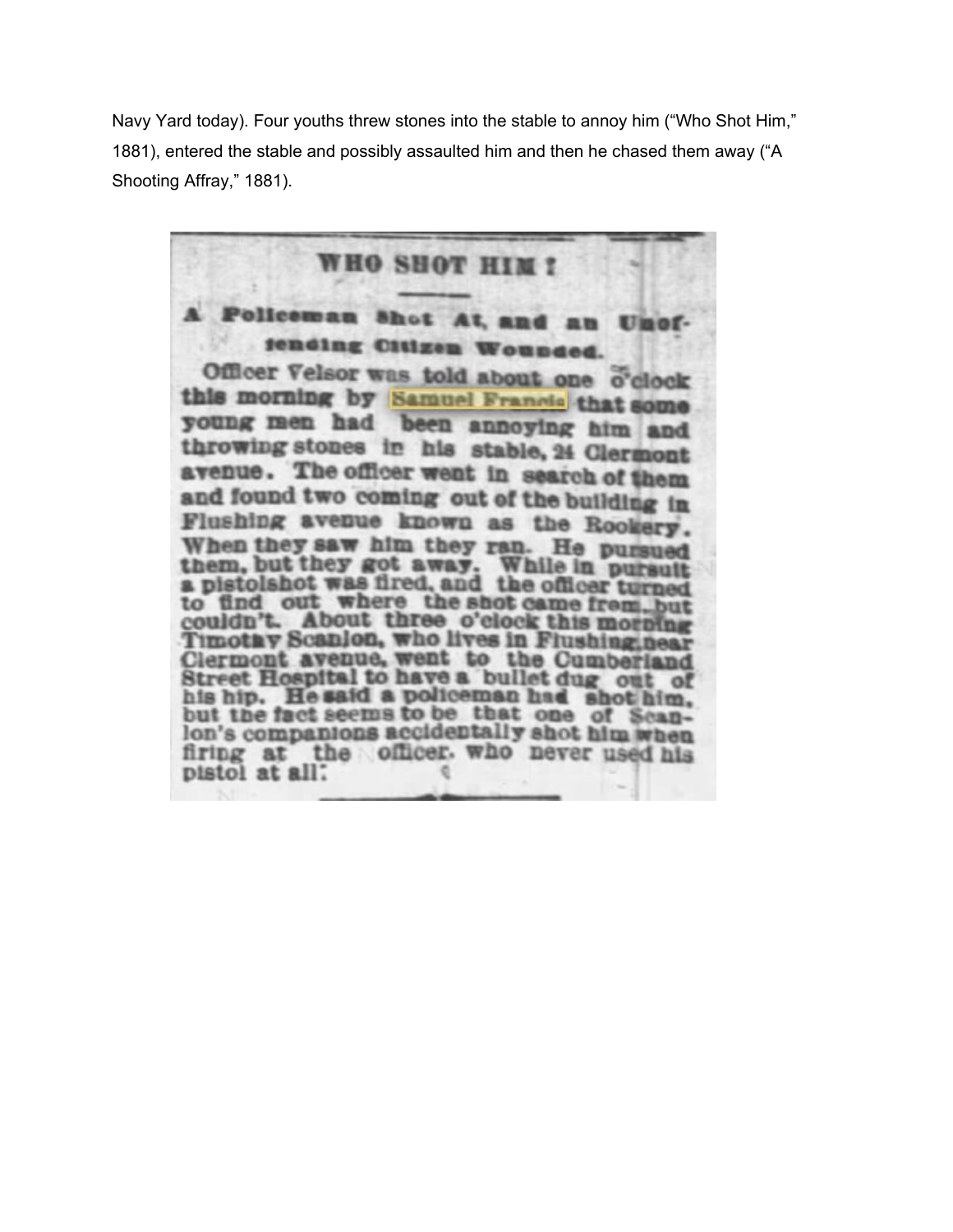## A SHOOTING AFFRAT

## Which Seems to be Clouded in Mystery.

Early this morning, Officer Thomas P. Wilson, of the Fourth Precinct, was told by Mr. Hammed Francis that four unknown young men had outered his stable, No. 24 Clermont avenue, and assaulted him. From the descriptions furnished, the policeman thought he could recognize Mr. Francis' assailants, and without dolay he started in pursuit. On Flushing avenue he saw two young men leave a building bearing the dignified title of The Reckery. On secing the officer, the young men ran rapidly up Flushing avenue and turned into Waverly avenue, where they were temporarlly lost sight of. Officer Wilson reported the facts at the station house on Myrtle avoune saying that while in pursuit of the fugitives he heard a pistol shot.

At 3:45 this morning Timothy Beanion, aged 18, who lives on the corner of Grand and Flushing avenues, entered the Homeopathic Hospital on Cumberland street aaving a pistol shot wound over the right hip. Ambulance Surgeon Mirrilees probed for the ball, but was unable to find it. Scanion, in giving an account as to how he received his injuries. that he was shot by a policeman on said the corner of Finshing and Washington avenues, and, further than that, he identified Officer Wilson as the person who shot him. The policeman denias that he fired at Scanion or at any one clse, and his statement is believed by his auperiors, notwithstanding the fact that appearances seem to be against him. It is supposed that Seanlon's wound was inflicted by some other party with whom he was associated during the night,

Potentially, Frances was a livery-stable keeper and tending to the horses because the United States Census did list him as a laborer, or this article is about another person with the same name as our Samuel Francis. Later, in this case, there was involvement with a police officer and a shooting, which did not cause harm or had any bibliographic relevance to Samuel Frances. Another potential finding is that a 'Samuel Frances,' along with Jacob Young and Henry Muhland (unknown persons) were arrested for a violation of a city ordinance by driving a